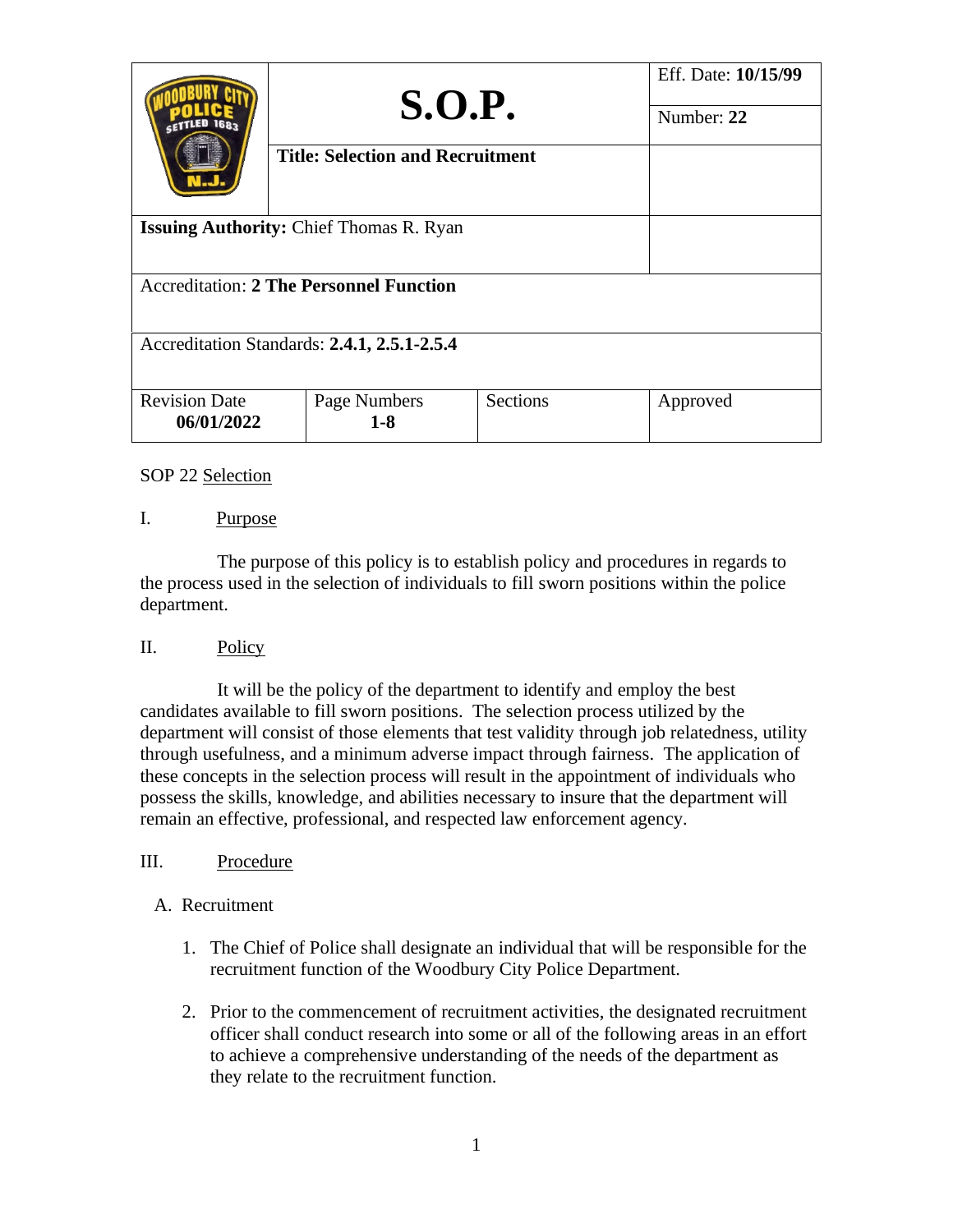- A. Community and workforce demographic data.
- B. The current demographic composition of the police department.
- C. Legal. Ethical and cultural/ethnic issues associated with the recruitment process.
- D. Characteristic likely to disqualify certain candidates.
- E. The basis of successful recruitment programs utilized by other law enforcement agencies.
- 3. The primary goal of department recruitment activities will be to attract qualified candidates for employment that will enable the department to work toward its long-range goal of employing a sworn workforce that is representative of the overall available workforce in the department's service area.
- 4. The department shall establish, annually review and, if necessary, modify a written recruiting plan (see plan below) that is designed to assist the department in achieving the stated recruitment goal of employing a sworn workforce representative of the overall workforce of the department's service area.
- 5. The written recruitment plan shall include the following:
	- A. Statement of objectives
	- B. A plan of action designed to achieve the stated objectives; and
	- C. A process to ensure annual review of the plan in order to evaluate the success of the plan in terms of meeting the objectives.
	- D. A mechanism to indicate when the strategy shall be revised and reissued.
- 6. As a general rule, the Woodbury City Police Department will not engage in continuous recruitment activities. Active periods of recruitment shall only occur when deemed necessary to fill existing vacancies and then only to the extent necessary to fulfill the requirements of the aforementioned written recruitment strategy. However, the department will continuously solicit resumes from interested candidates by publishing the following information on the township's website:
	- A. The current criteria for employment eligibility,
	- B. A job description for the position of police officer,
	- C. A statement announcing the City's commitment to the principle's of equal employment opportunity.
	- D. An invitation for qualified candidates to submit a resume for consideration when one or more vacancies occur within the department.
- B. Administration
	- 1. The Chief of Police will be responsible for administering the selection process. He will insure that the phases of the process are administered, scored, evaluated, and interpreted in a uniform manner and that the operational elements of the selection process are identical for all candidates.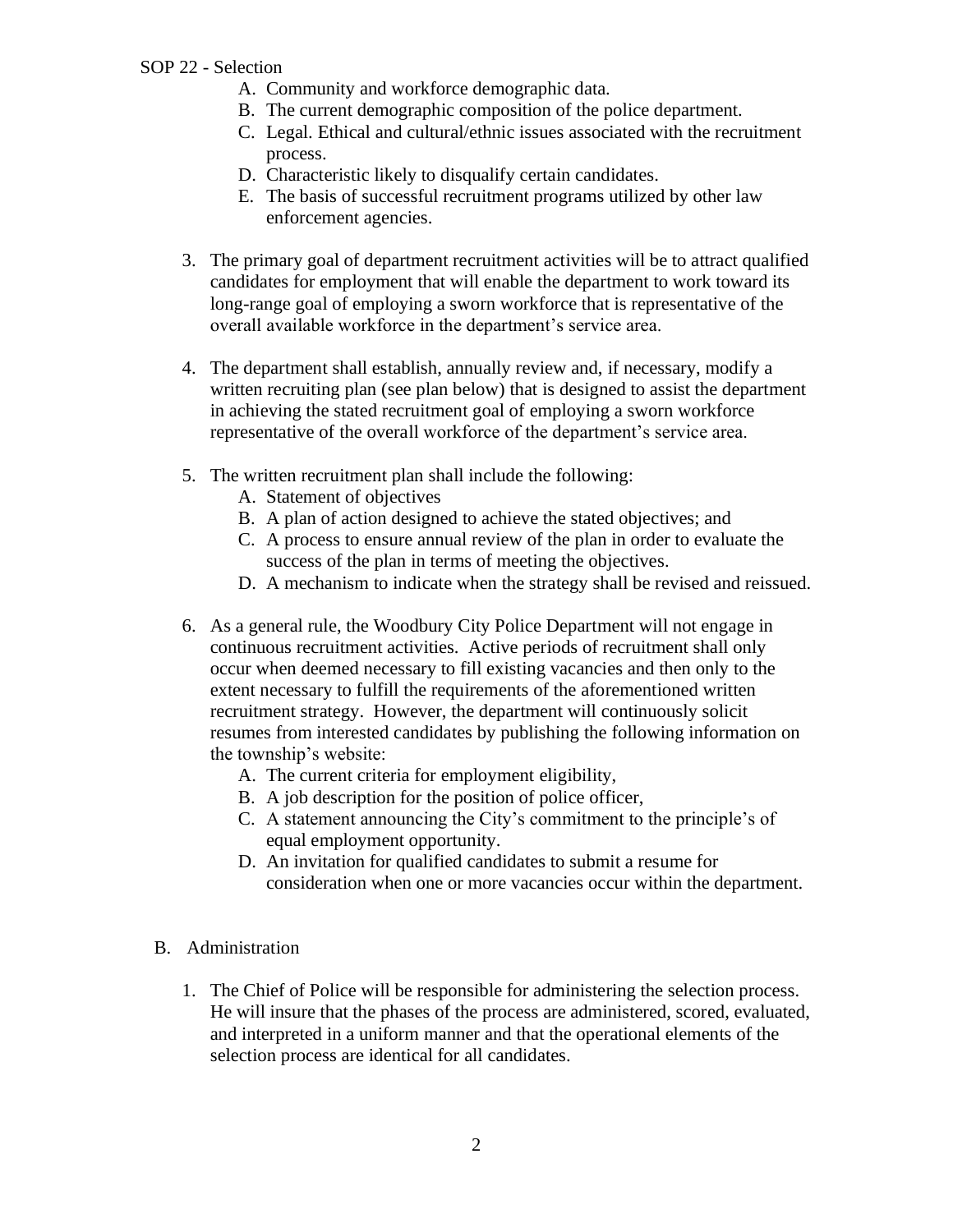- 2. The Chief of Police will be responsible for securing all materials used in rating candidates. Access will be limited only to command level personnel or personnel directly involved in the rating process. Materials will be secured in the Chief's office.
	- a. Rating materials to be disposed of will be disposed of in such a manner as to restrict unauthorized access.
- 3. The Chief of Police will also be responsible for insuring that all records for candidates, those appointed as well as those not appointed, are secured in compliance with applicable state and federal laws.
- C. Accepting Applications
	- 1. The Chief of Police will determine the number of eligible candidates from whom applications will be accepted based on the number of positions available. Applicants will be advised, in writing, of the following:
		- a. Elements of the selection process
			- Background Investigation
			- Drug Screening
			- Oral Review Boards
			- Medical Examination
		- b. Number of openings and expected duration of the selection process
	- 2. No candidate will be rejected for any omission or deficiency in the application that can be corrected prior to the interview process and without affecting the testing or any other element of the process.
	- 3. Detectives trained in gathering information and conducting investigations will normally be assigned to conduct applicant background investigations. They will also serve as the applicant's point of contact and liaison with the department throughout the selection process.
		- a. The Detective Supervisor will oversee the conducting of all background investigations.
	- D. Background Investigation
		- 1. See SOP 22.1 Background Investigations
		- 2. Background investigations will be maintained as follows:
			- a. Candidates Appointed
				- Retained as part of personnel file for duration of service. Disposed of two years after separation.
			- b. Candidates Not Appointed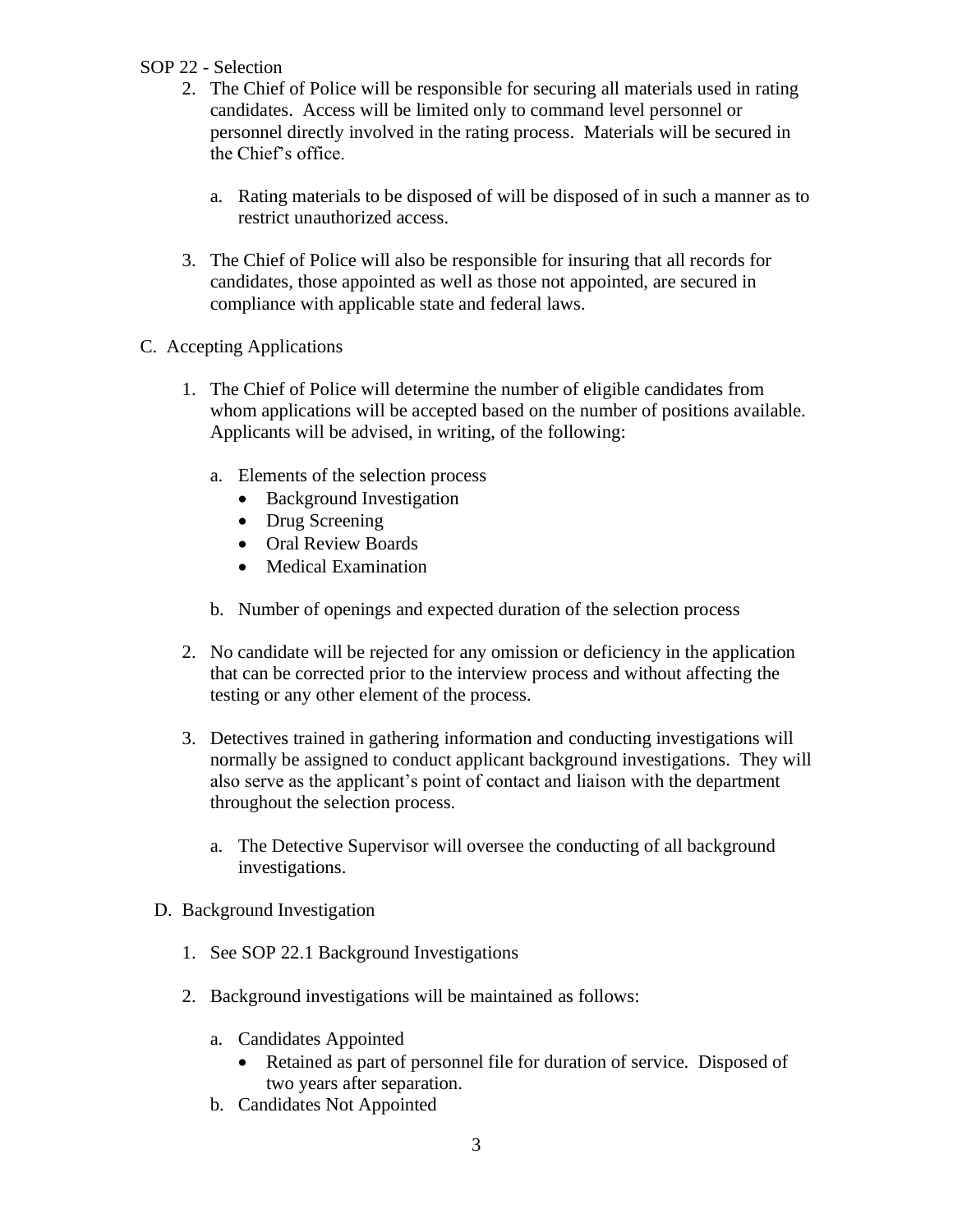- Retained for a period of at least five years.
- E. Drug Screening
	- 1. All applicants will be required to undergo drug screening by submitting a urine sample for analysis by the NJ State Medical Examiners Office. All samples will be collected in compliance with procedures established by that office.
	- 2. Applicants will be provided with a written explanation of the screening, the penalties of positive results, and the appeals process.
- F. Oral Review Boards
	- 1. The composition of the review panel is to be determined by the Chief of Police.
		- a. The panel will ask each applicant a series of general non-police related questions, approved by the Chief of Police, designed to reveal traits such as integrity, resourcefulness, tolerance, adaptability, decision making process, and verbal communication skills.
			- All applicants will be asked the same series of questions.
		- b. The board will rate applicants based on responses to questions.
	- 2. Chief's Review Board
		- a. The Chief of Police may choose to personally interview applicants.
		- b. He will ask each applicant a series of general non-police related questions designed to reveal traits such as integrity, resourcefulness, tolerance, adaptability, decision making process, and verbal communication skills.
			- All applicants will be asked the same series of questions.
- G. Medical Examination
	- 1. Medical examinations will be conducted by a physician of the department's choice at the department's expense. The primary purpose of examination will be to determine applicant's ability to participate in physical fitness training during basic police training.

Examination will also determine general health and identify any medical problems that may affect future work performance, affect career length, or contribute to work related disabilities.

- 2. Medical examination records will be maintained as follows:
	- a. Candidates Appointed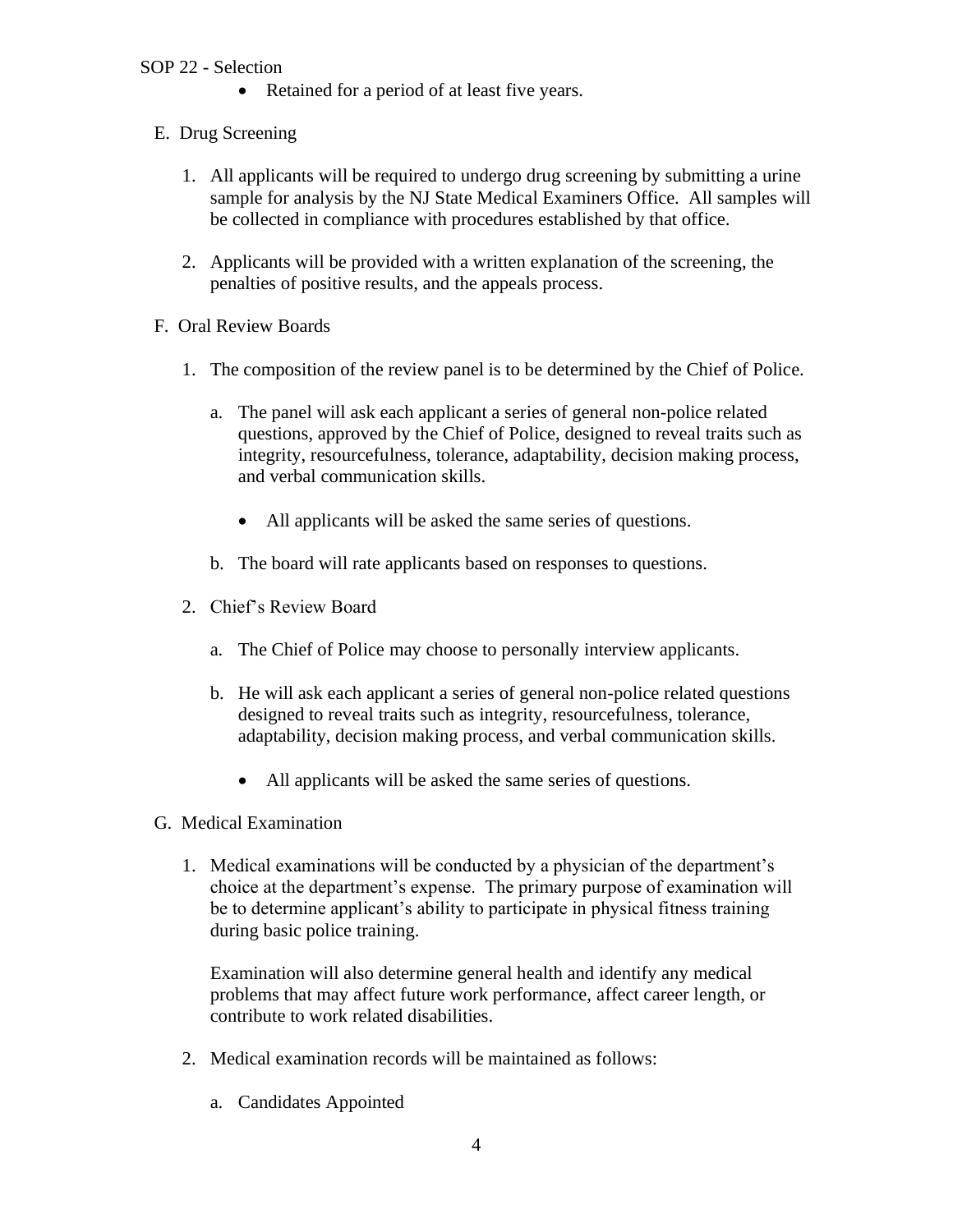- Retained as part of personnel file for duration of service. Disposed of two years after separation.
- b. Candidates Not Appointed
	- Retained for a period of at least five years.
- H. Psychological Examination
	- 1. Psychological examinations will be conducted by a qualified professional of the department's choice at the department's expense. The primary purpose of examination is to determine applicant's emotional and psychological suitability for police work and the stresses associated with this career choice.
	- 2. Psychological examination records will be maintained as follows:
		- a. Candidates Appointed
			- Retained as part of personnel file for duration of service. Disposed of two years after separation.
		- b. Candidates Not Appointed
			- Retained for a period of at least five years.
- I. Notification of Applicants
	- 1. Applicants, those selected as well as those not selected for appointment, will be contacted personally by either the Chief of Police or his designee and informed of the results of the selection process. This contact will be made with ten days of the completion of the selection process. Within 30 days of initial contact, the Chief of Police will follow up the initial contact with a letter.
		- a. Only the Chief of Police may provide reasons or justifications as to why a candidate was or was not selected.
- J. Probationary Period
	- 1. Applicants selected for appointment will be probationary employees in accordance with law for a maximum of twelve months following appointment. The Chief of Police may extend this probationary period. Probationary employees may be removed from office at any time during their probationary period at the discretion of the appointing authority.
- K. Alternate Process
	- 1. When an opening for a full time, sworn officer becomes available, the Chief of Police may, at his discretion, authorize the appointment of a current Class II Special Law Enforcement Officer (SLEO II) to the full – time position.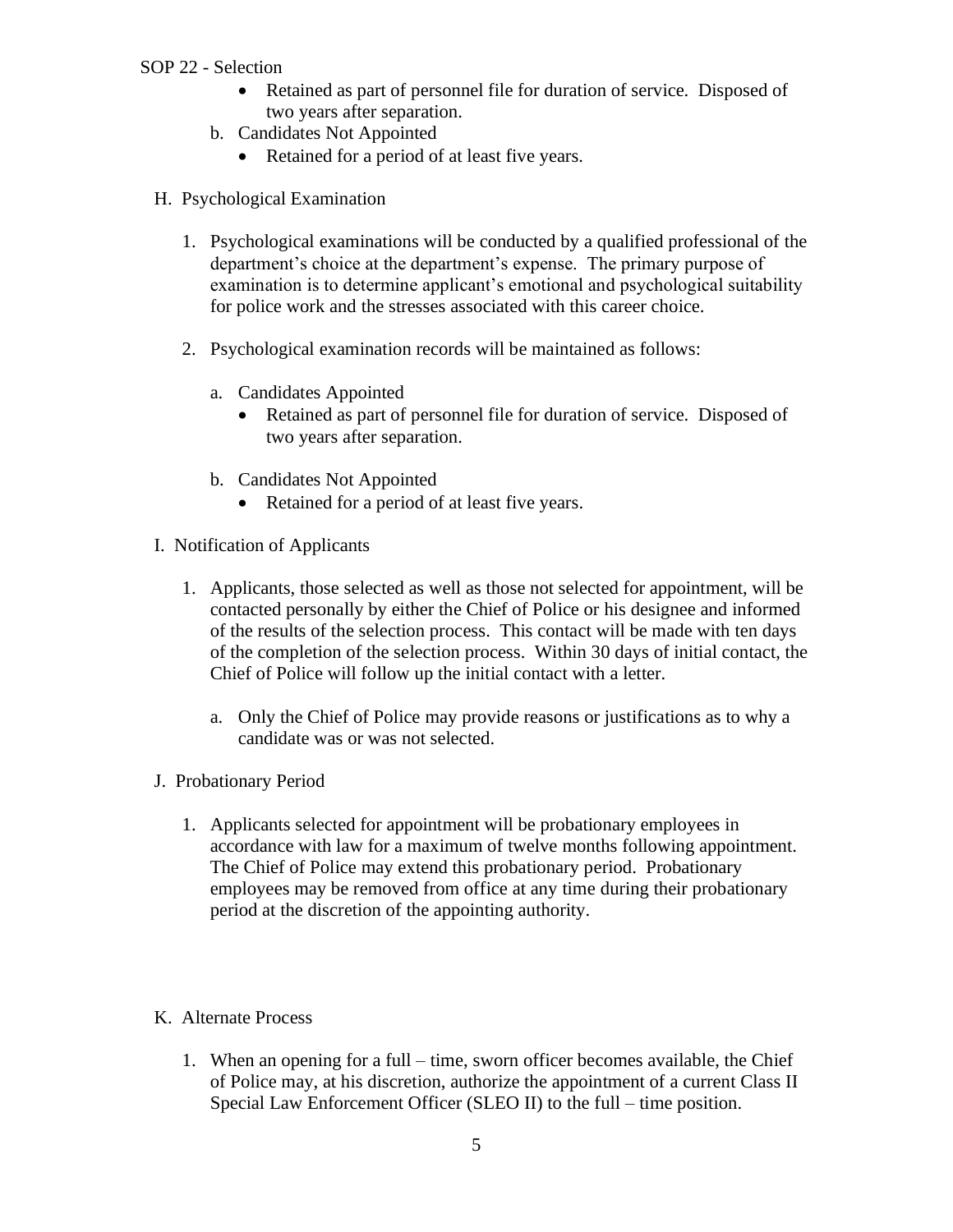- 2. SLEO II, upon their hiring, will have undergone the same elements of the selection process as a full-time sworn officer, i.e. background investigation, medical examination, and psychological examination.
- 3. The City of Woodbury employs a number of SLEO II Officers. These officers participated in and successfully completed the Field Training Program upon their hire.
- 4. The work ethic, professionalism, and competence of these SLEO II Officers is measured in the same way as full – time officers and will be utilized in determining if a SLEO II Officer is the appropriate choice for full – time status. If no currently employed SLEO II Officer possesses the requisite qualities, the Chief of Police may employ the prescribed selection process.

L. Civilian Employees

Civilian employees of the Woodbury City Police Department must;

Be motivated, hardworking, and determined candidate for the positions of civilian employment. The selection process will result in the appointment of an individual who will possess the skills, knowledge, and abilities necessary to ensure that the department will remain an effective, professional, and respected law enforcement agency. They must also;

1.Be a citizen of the United States and a resident of New Jersey

- 2.Is able to read, write, and speak the English language well and intelligently.
- 3.Is of good moral character and has not be convicted of any criminal offense

involving moral turpitude.

4.Possess a valid New Jersey Driver's License; if required.

5.Obtains a High School Diploma or its equivalent

# **Woodbury Police Department Recruitment Plan**

Upon the announcement of an opening for the position of Patrol Person in the Woodbury Police Department, the following will be accomplished: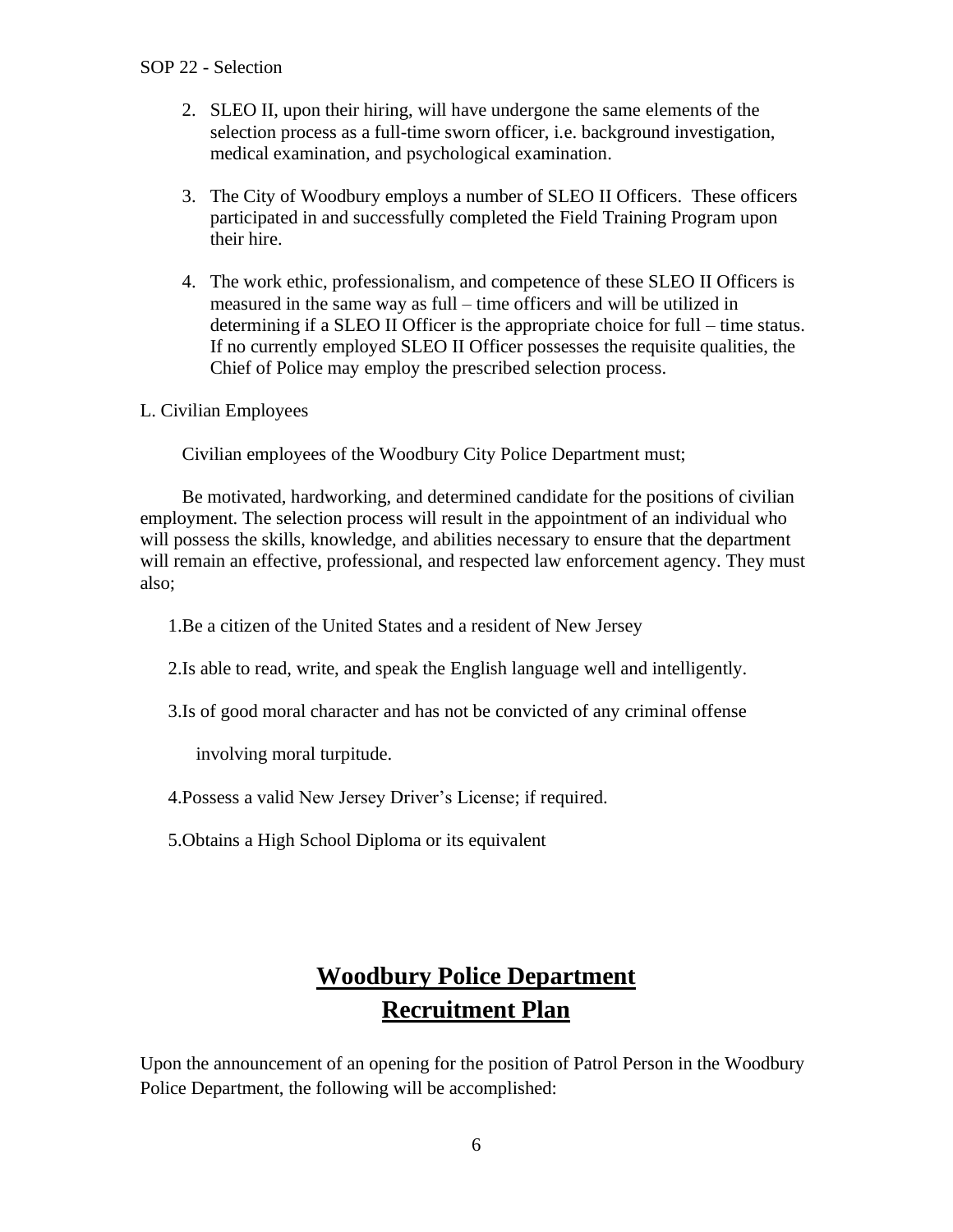- 1. Postings for the position with its requirements will be forwarded to local newspapers.
- 2. The administrative staff will make contact with various community groups and religious leaders to personally advise them of the opening in the police department.
- 3. Copies of the announcement will be forwarded to Rowan College at Gloucester County, Rowan University, and the Gloucester County Institute of Technology.
- 4. The Officers of the Quality of Life Unit will personally announce the opening at community events and meetings.
- 5. Post job openings on Policeapp.com and various Woodbury Police social media accounts.
- 6. A diverse recruitment team will hold recruitment events in the City, local job fairs, etc to attract local applicants and allow for the recruitment team to assist any local applicants with applying via computer or by providing them with the paper application.
- 7. The administrative staff will reach out to Police Academies who have alternate route programs and will obtain records of potential candidates that have been recently certified and/or are currently in the police academy.

# **Goals and Objectives:**

The goal of this recruitment plan is to notify and attract qualified applicants from all demographic sections of society. The emphasis is to personally notify qualified persons who may not otherwise be aware of openings in the police department. These actions will be made to create a diverse police department.

The objective of this recruitment plan is to hire the best overall candidate within the applicant pool that will best serve the residents of the City of Woodbury and the police department while creating a department that is representative of the population that it serves

# **Characteristics likely to disqualify certain candidates:**

- 1. Criminal Background
- 2. Domestic Violence History
- 3. Suspended/No Driver's License
- 4. Mental or Physical Disability
- 5. Poor Work History
- 6. Drug/Alcohol History
- 7. Inappropriate Social Media Posts
- 8. Poor Personal and Professional Reputation
- 9. Violent Tendencies
- 10. Age Disqualification 35 years or older